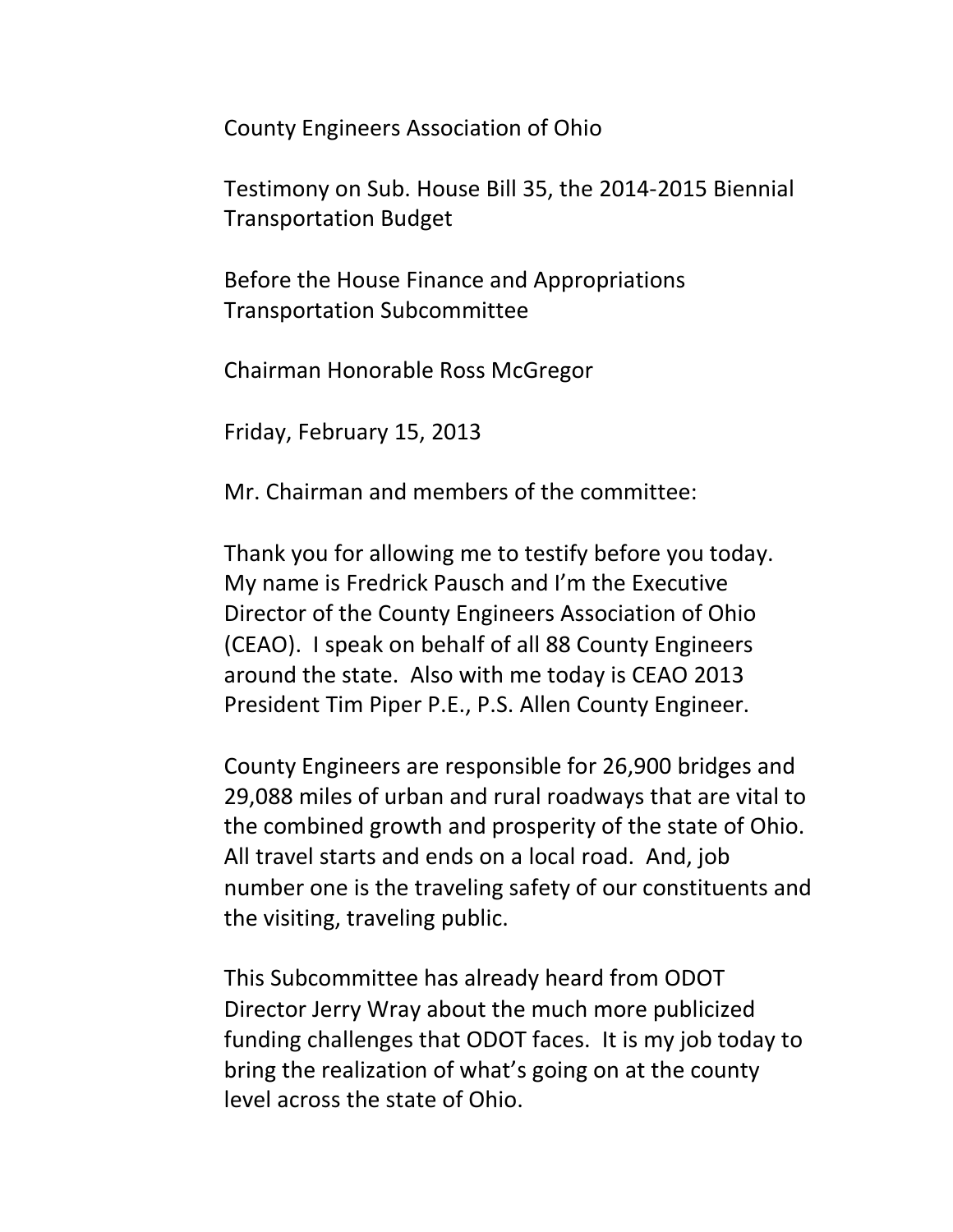**Four areas that CEAO would like to highlight involve: 1. funding distribution from the recent CAT Tax Case, 2. Borrowing/Bonding against the Ohio Turnpike, 3. a new request for a Vehicle Miles Traveled tax study (VMT) and 4. ODOT force account language.**

A 2008 report from the Federal Highway Administration stated that Ohio ranks  $5<sup>th</sup>$  in the nation in the number of local bridges classified as structurally deficient or functionally obsolete. Recent surveys have concluded that \$770 million is needed for critical repairs to more than 6,000 Ohio county bridges with deficient ratings. Currently, Ohio's 29,088 miles of county roads require more than \$230 million annually in resurfacing costs alone. However, the federal gas tax hasn't been increased since 1993, and Ohio's state gas tax has not been increased since 2003.

Every \$1 billion (And, that's billion with a B) invested in transportation generates more than \$2 billion in economic activity and creates nearly 35,000 jobs. Our goal is to enable Ohio's citizens, businesses and visitors to travel and move goods about the state in a safe and efficient manner.

The need for adequate, consistent and reliable funding for Ohio's local infrastructure is now more critical than ever due to recent inflation costs in the construction industry. For example, material costs for road and bridge improvements have doubled and even tripled over the past 10 years, forcing County Engineers to reduce in scope or delay many needed capital improvements.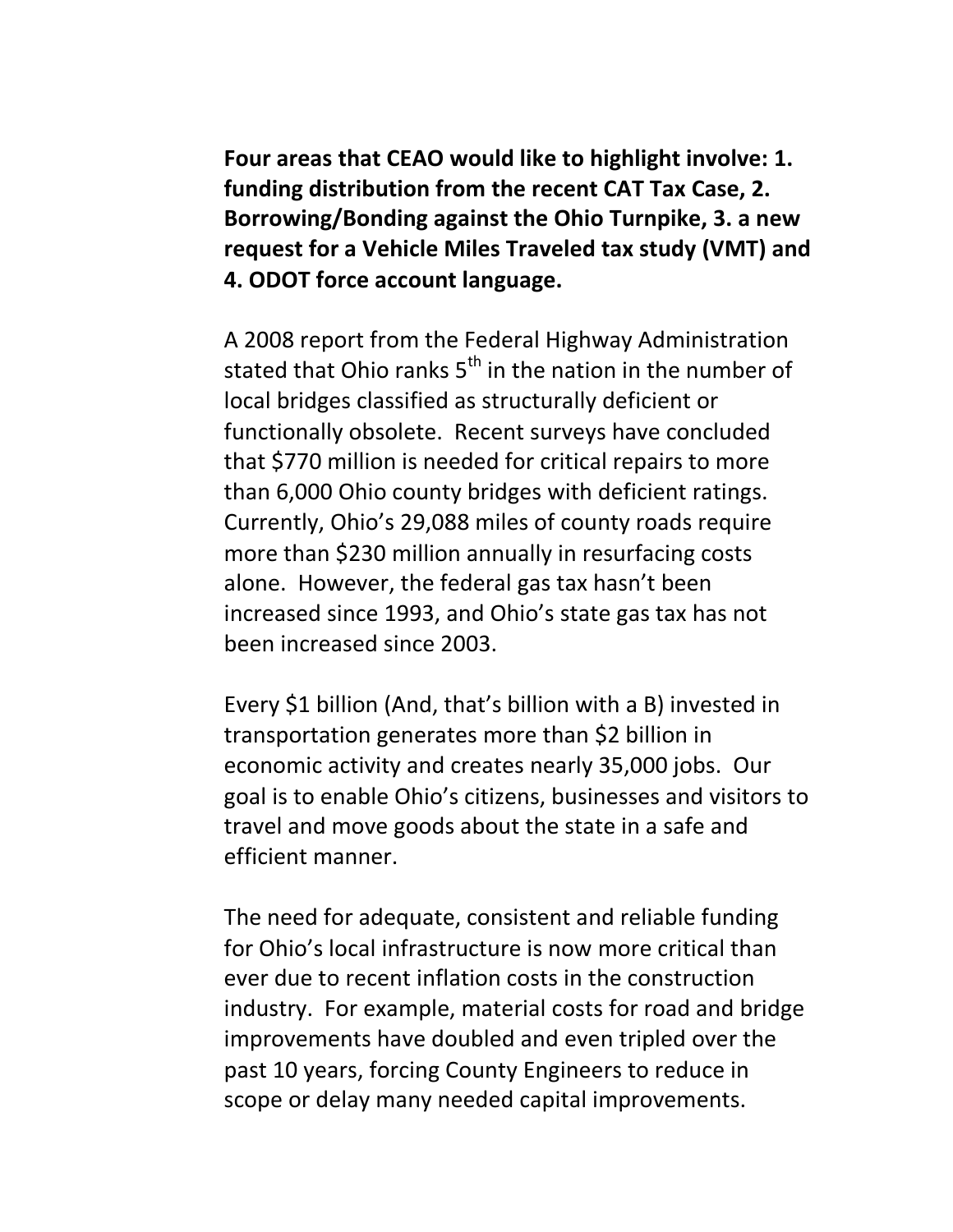We are asking the members of this committee to provide the dollars necessary to maintain and improve the state's highways and bridges for Ohio's traveling public and businesses. Studies have shown that money spent now on transportation improvements has a positive return on investment in the form of improved safety and reduced vehicle maintenance, delays, fuel consumption, emissions, and road infrastructure maintenance costs.

THIS COMMITTEE HAS NUMEROUS WAYS TO FUNNEL MONEY TO THE COUNTY ROADS AND BRIDGES THAT COUNTY ENGINEERS ATTEMPT TO MAINTAIN WHICH WON'T RAISE TAXES AND INSURES MORE MONEY GOING DIRECTLY TO LOCAL INFRASTRUCTURE IMPROVEMENTS.

## **1. Commercial Activity Tax (CAT) issue**

As a result of the December 2012, Ohio Supreme Court decision in Beaver Excavating Co. v. Testa, CAT revenue derived from sales of gasoline and other motor vehicle fuels must be spent for highway purposes as required by Article XII, Section 5a of the Ohio Constitution. We would like to work with members of the committee to ensure that this money is used for highway purposes, including needed projects at the local level, and is not diverted to pay costs previously paid by the General Revenue Fund.

\$140 million dollars using the current gas tax formulas would be around \$17 million dollars funneled down to the county engineers. Increased funds of roughly \$193,000 per county would be a huge boost for badlyneeded road and bridge infrastructure at the local level.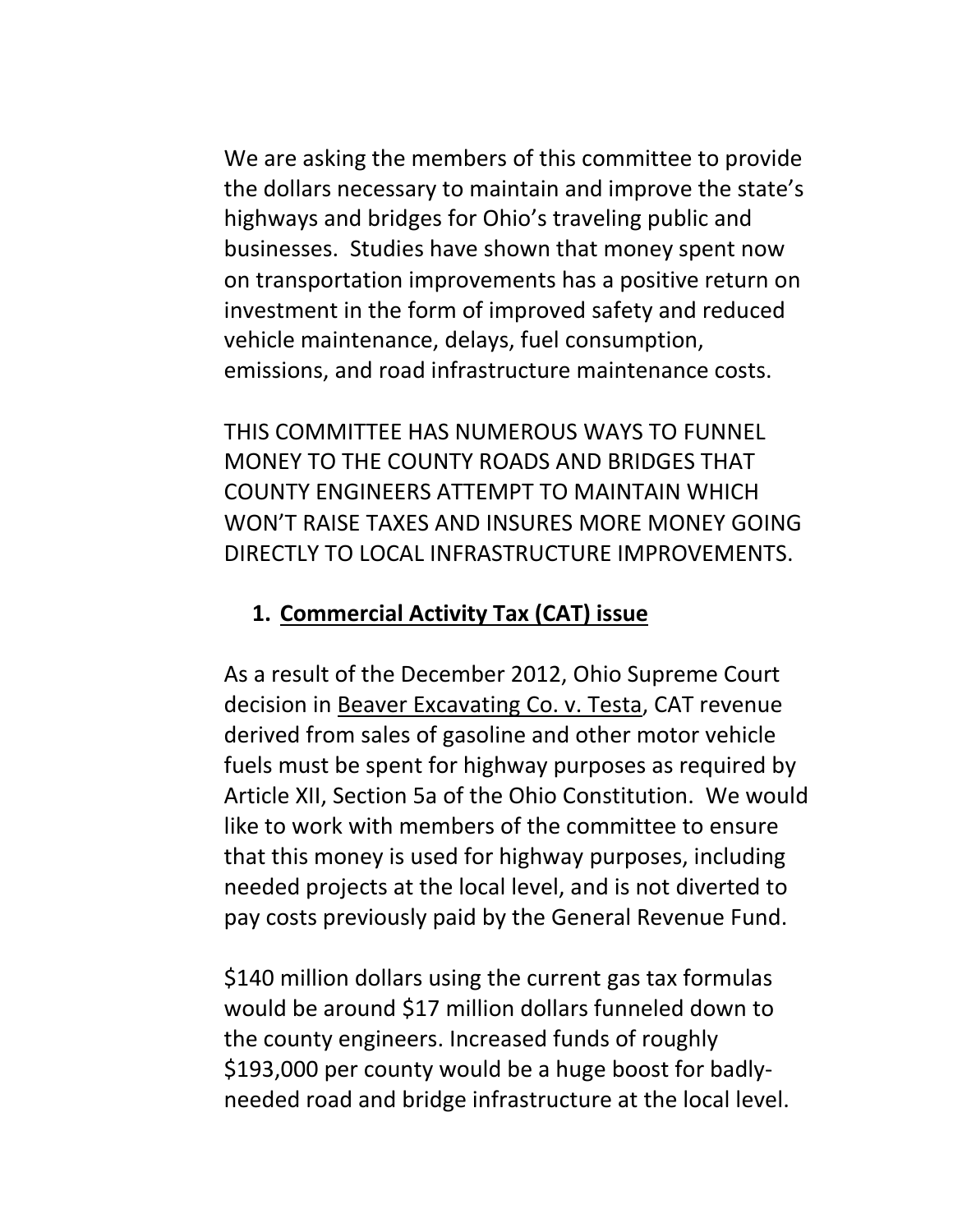These are real dollars for county engineers to make tangible improvements on local roads.

## **2. Ohio Turnpike**

I realize this section has been put into HB 51, but I feel it must be addressed in the context of this testimony.

The proposed plan for operation of the Ohio Turnpike recommends that the Turnpike remain public. ODOT also estimates that it will generate \$1.5 billion in new revenue to be used on other much needed highway improvements.

While CEAO agrees with the basic recommendations of the study, we should realize that there is still a significant shortfall in adequate transportation funding.

See attachment letter section (A)

## **3. Tax Study for Transportation Infrastructure Costs**

County engineers rely on the gasoline tax and license plate fees to fund our transportation infrastructure needs. Meeting those needs is increasingly difficult as fuel efficient vehicles and rising inflation erodes the purchasing power of gas tax revenues. For this reason, we would like to request that language be added to sub. HB 35 to establish a study committee to explore innovative funding sources for state and local roads and bridges. CEAO requests that the powers that be in the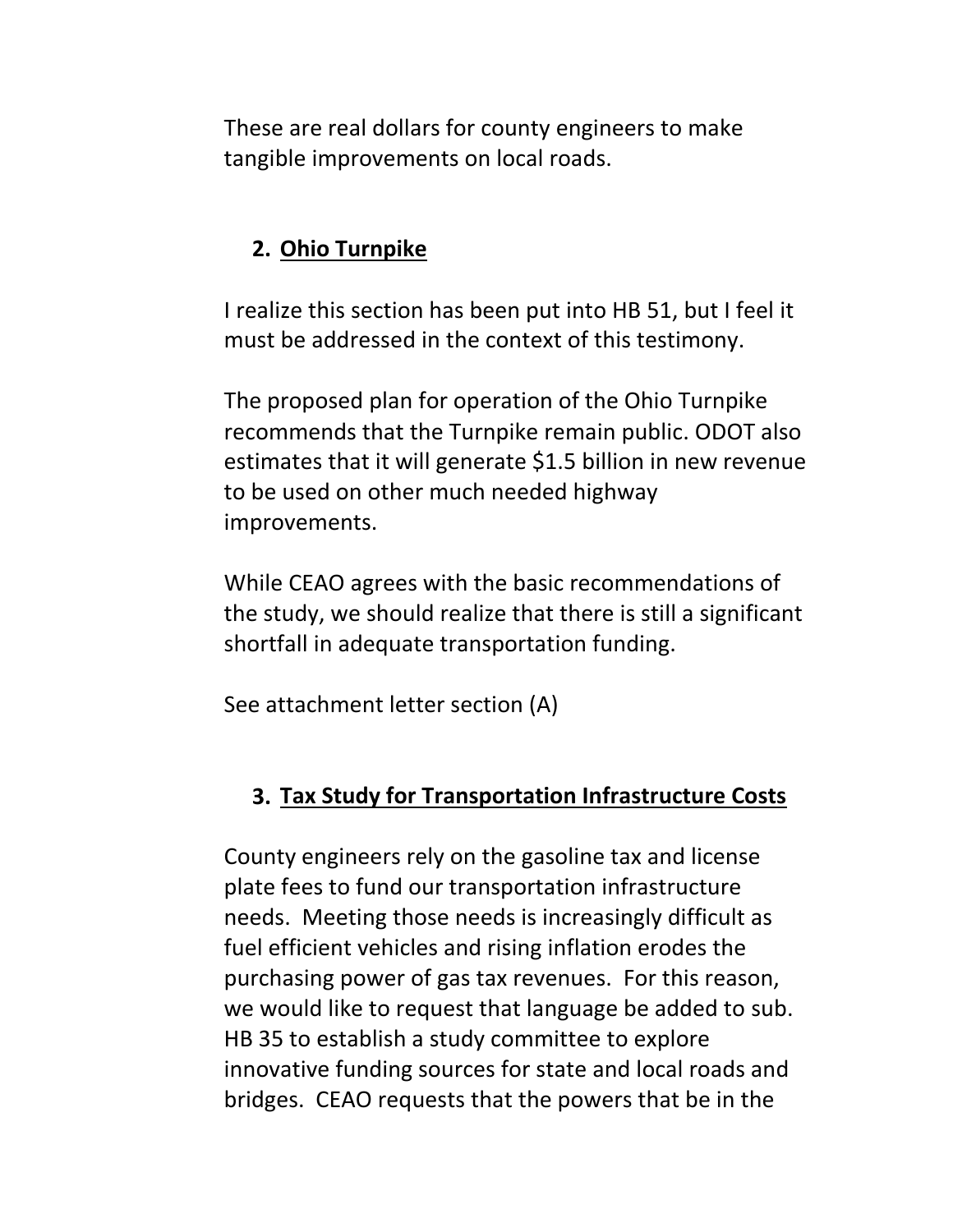transportation world conduct a study on future needs for a Vehicle Miles Traveled (VMT) tax and be reported back to the Governor and the legislature by July 2014.

**Why is Ohio falling behind in evaluating new efforts on transportation funding?** States like Missouri, Oregon, Virginia, Maryland, Michigan and even Texas are coming up with new ways to fund infrastructure needs into the future.

See attachment letter (B)

Even back in November 1968, Governor James Rhodes backed a constitutional amendment approved by the voters which provided for the issuance of \$779,000,000 worth of bonds including \$500,000,000 earmarked for roads and bridges.

We understand that the study will not be finished in time to assist decision makers in this budget cycle but we need to start laying the groundwork to replace or revise the current system of funding roads, bridges and other infrastructure costs. Developing a new funding system and gaining popular support for the changes will take time, but we believe such a study would be an important step and we are prepared to offer our time and support.

## **4. Force Account Limits**

Substitute HB 35 makes some changes to the force account limits that apply to ODOT projects. We are here to support ODOT and their endeavors to raise their force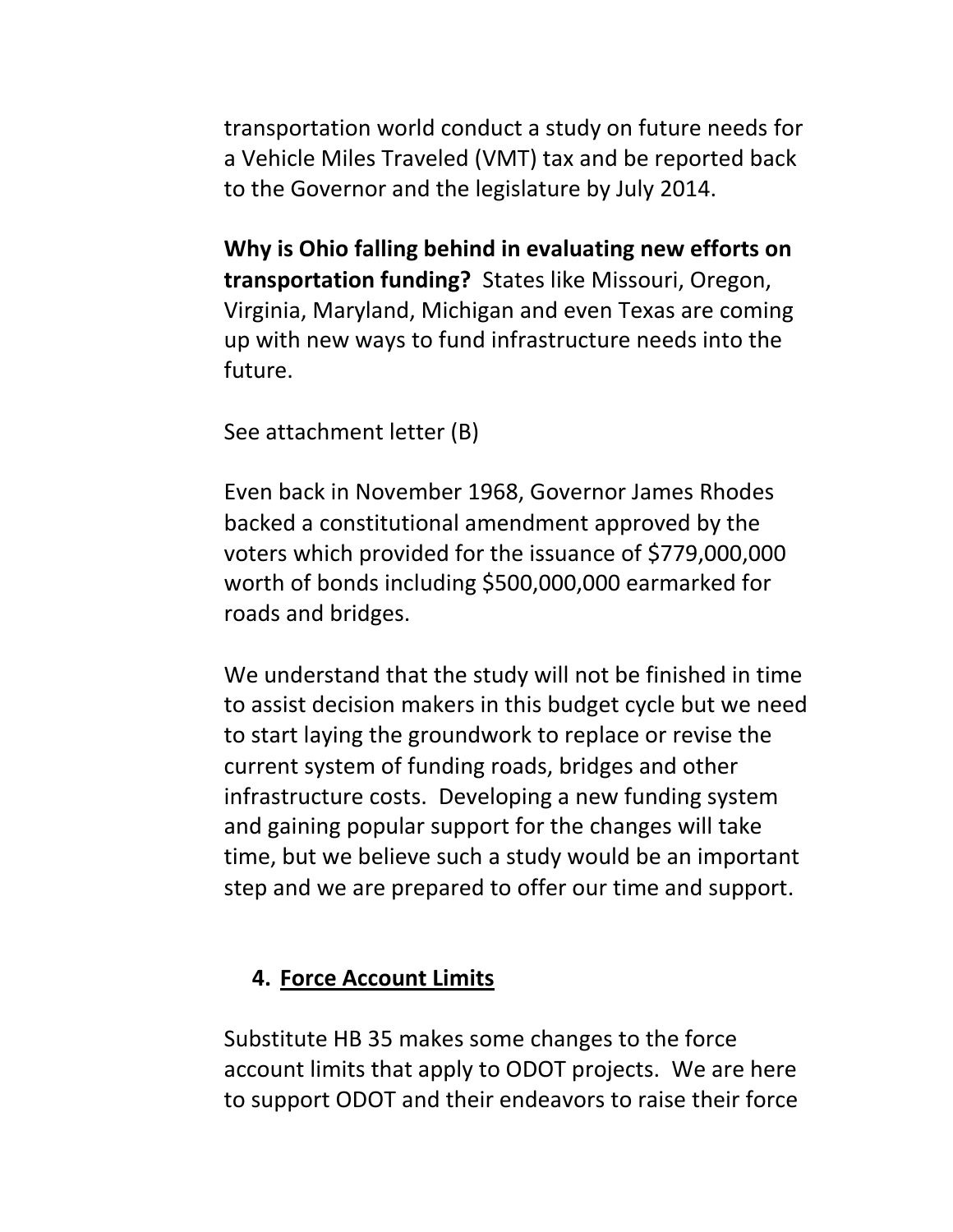account. However, section ORC 5517.02 in the last sentence in section (A) states, "**When a force account project assessment form is required, the estimate shall include costs for subcontracted work and any competitively bid component costs**". That directly defies two (2) Huron County Court cases that have been won by the Huron County Engineer about what is included in county force account estimates.

CEAO have been in discussions with the Ohio Contractors Association to change our own section of code, however we have yet to come to an iron clad agreement. We will continue these discussions and one thing that we both agree on is that county engineers should be able to continue to build the same bridge today that we could back in 2003.

County Engineers would like inflationary growth on costs of materials, which continues to climb year after year. Since 2003, the cost for hotmix asphalt alone has risen from \$27/ton to \$74/ton—a 270% increase. We have also been hit with a 214% increase in reinforcing steel costs and a 70% increase in redi-mix concrete.

Also, amendments that CEAO would like pursued in the transportation Budget Bill.

Please see attachment letter (C)

I will now turn it over to Tim Piper, the Association President and Allen County Engineer, for some brief remarks. Afterwards we would be happy to answer any questions you might have.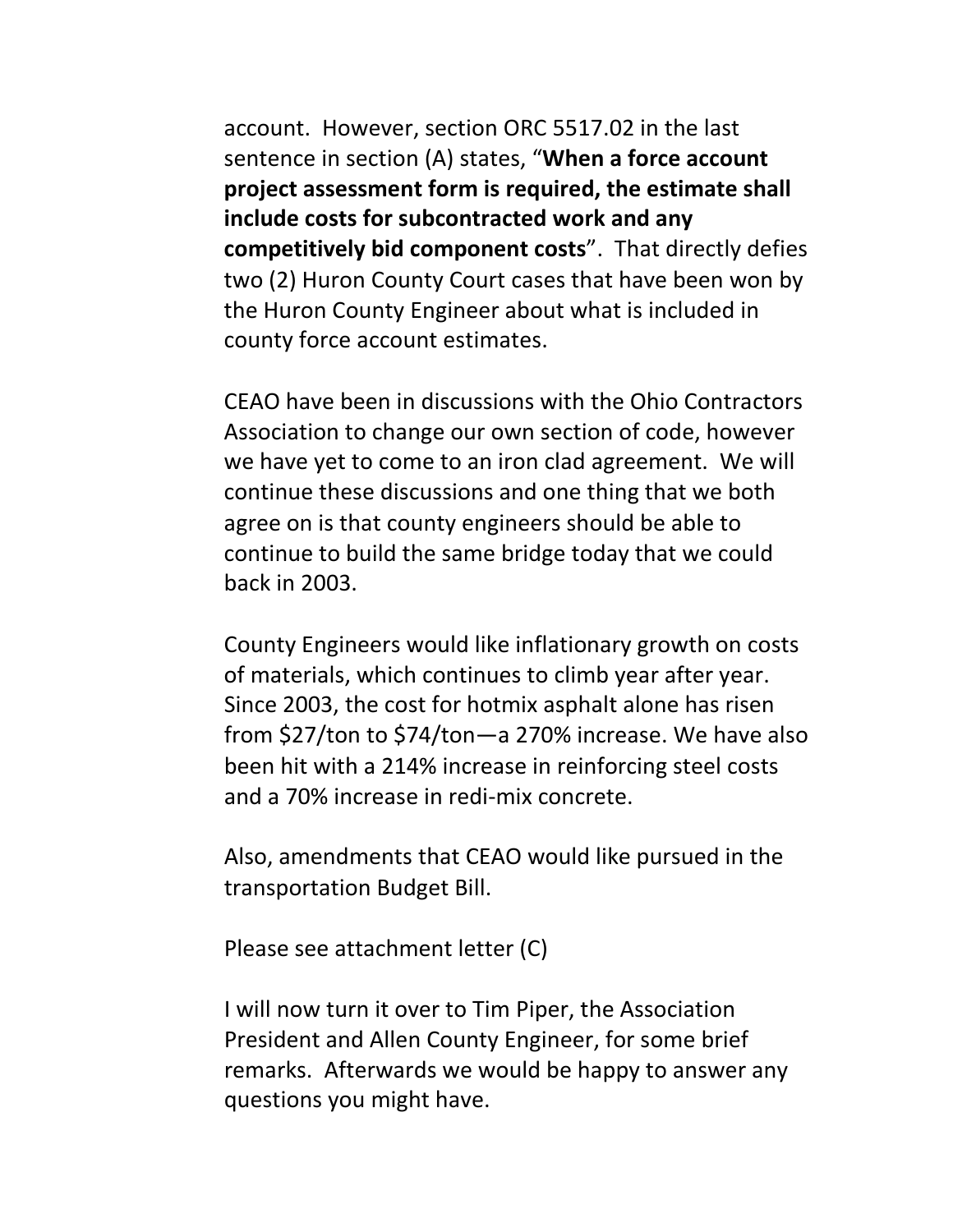ATTACHMENTS TO Fredrick Pausch Testimony- County Engineers Association of Ohio

Attachment (A)

Local public agencies, such as counties, municipalities and townships, also have huge difficulty funding necessary road and bridge maintenance and improvement. Dedicated funding for Engineer offices are slightly less than they were twelve years ago, while many construction costs, such as paving, have more than doubled.

ODOT is responsible for only 16% (19,256 centerline miles) of public roads in the state; that leaves local governments responsible for the majority of the public roads at 84% or (102,085 centerline miles). Local governments include counties, townships and municipalities. **Why not consider using some of the Turnpike money on county roads and bridges that are the arteries to the turnpike itself? Why not keep the money in those counties through which the turnpike runs?** Keeping the monies spent in those counties would simplify the politics surrounding questions of where the money should go and for what purposes it should be used.

Attachment (B)

• Missouri is talking about raising the state sales tax by a penny to generate \$8 billion dollars over the next 10 years.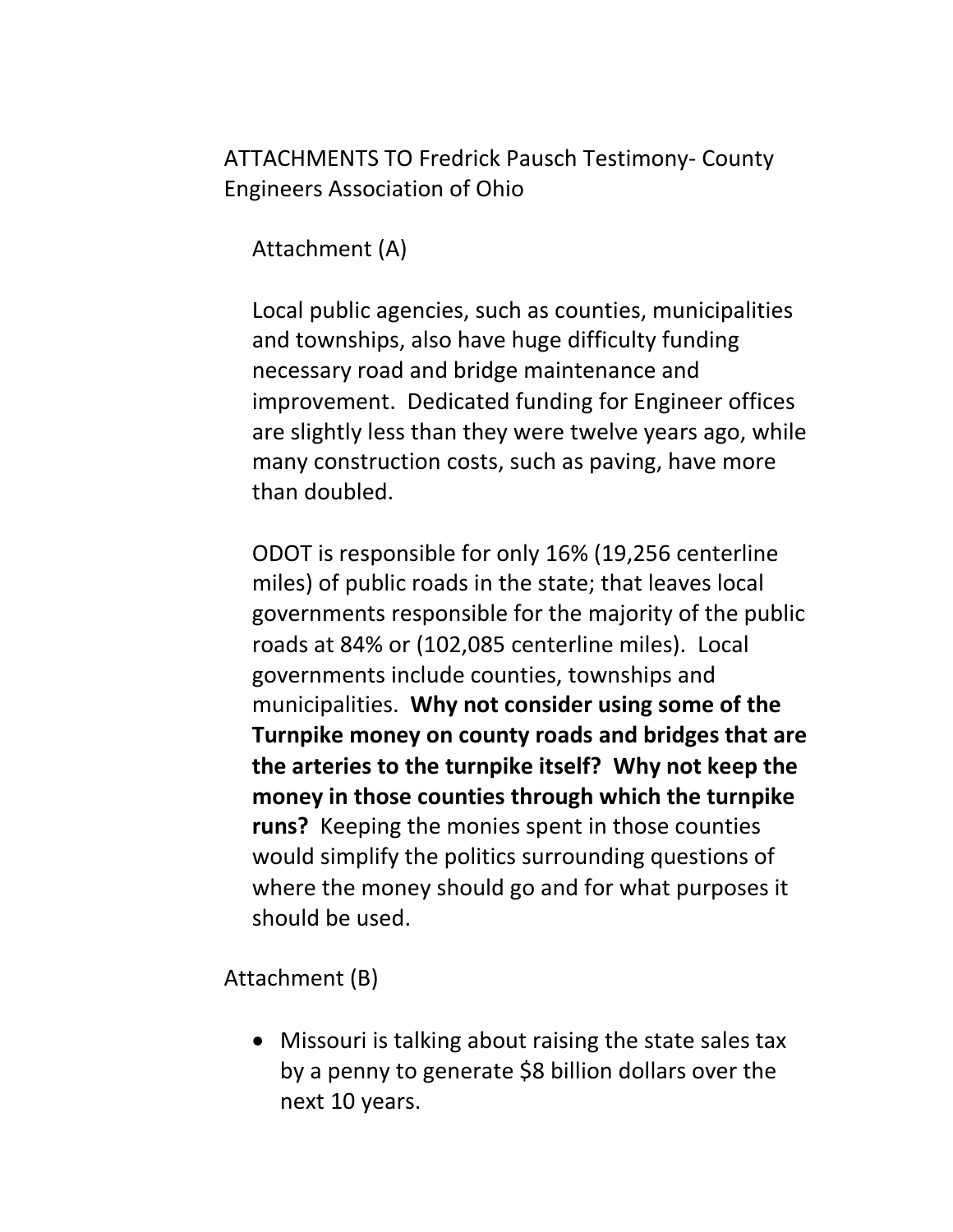- Oregon is already well on their way to perfecting a Vehicle Miles traveled tax (VMT) to deal with hybrids and electric car and alternative fuels of the future.
- Virginia is talking about scrapping their state gas tax and replacing it with an increase in the state sales tax.
- Maryland is talking about raising their gas tax by 15 cents and phasing it in over a number of years. They expect to raise \$800 million dollars over the next 20 years.
- Even our neighbors to the North, Michigan is talking about raising motor vehicle rates by \$120 per year/per tag to raise \$1 billion dollars for roads and bridges.
- Finally, Texas has just introduced two bills to dedicate to TxDOT the 6.25 percent sales tax levied on new and used vehicle purchases. This proposal would raise \$3 billion a year to build road, bridges and other infrastructure needs.

Attachment (C)

ORC 5577 should be amended to make the funding of a sheriff's deputy from highway funds permissive instead of mandatory.

ORC guardrail mandates need to be revised to comply with state and federal design standards.